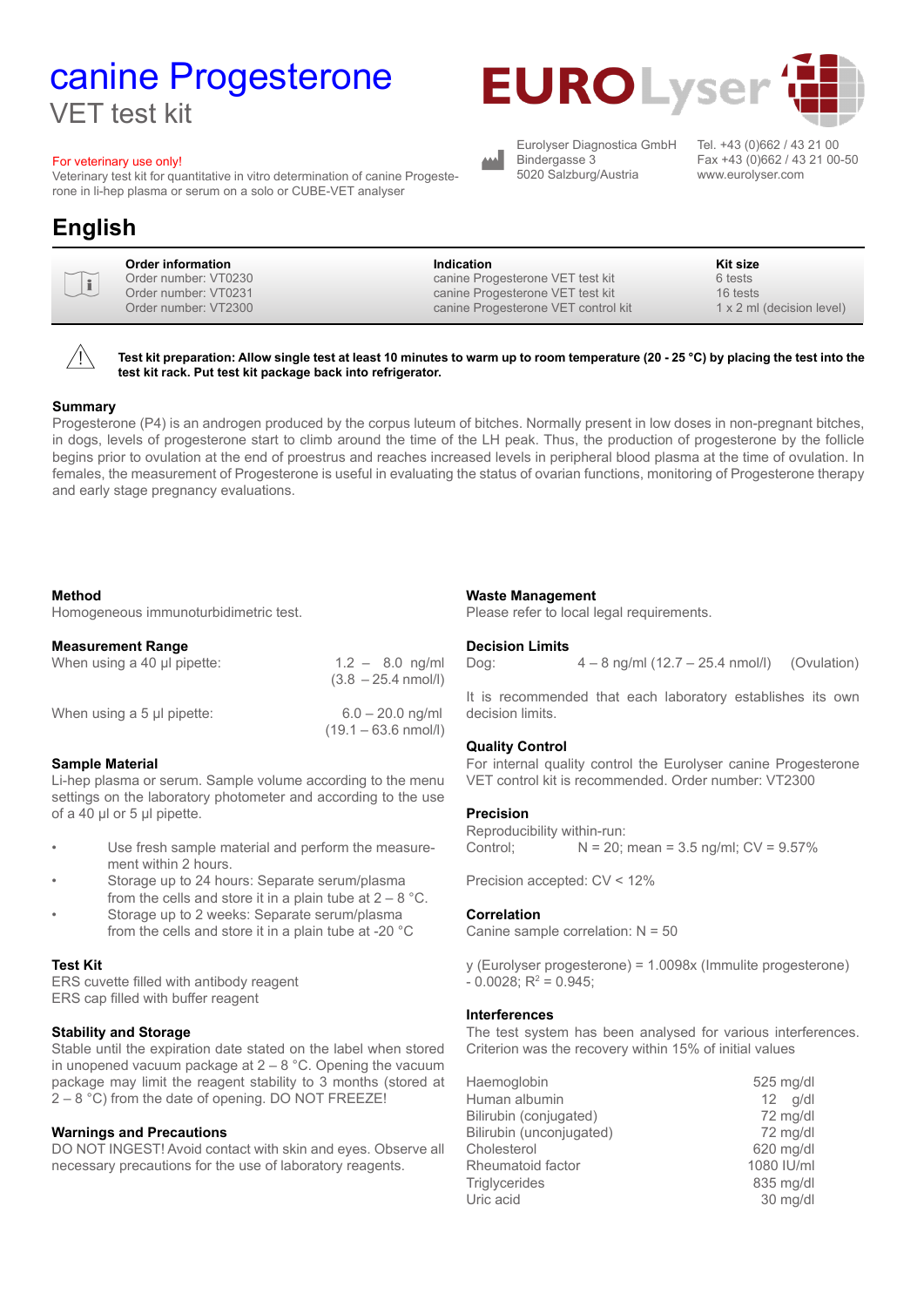# canine Progesterone VET Testkit

#### Nur für den Veterinärgebrauch!

Veterinär-Testkit für die quantitative In-vitro Bestimmung von canine Progesterone in Li-Hep Plasma oder Serum am solo oder CUBE-VET Analyser.

### **Deutsch**

|--|



**Vorbereitung des Testkits: Der Einzeltest muss min. 10 Minuten auf Raumtemperatur (20 - 25 °C) aufgewärmt werden. Geben Sie dazu den Test aus der Packung und setzen Sie ihn in das Testkit-Rack. Geben Sie die Testpackung zurück in den Kühlschrank.**

合

#### **Zusammenfassung**

Progesterone (P4) ist ein Androgen, das im Corpus Luteum von weiblichen Hunden produziert wird. Während die Werte vor einer Schwangerschaft niedrig sind, steigen sie ab dem LH Peak rapide an. Die Produktion von Progesterone des Follikels beginnt vor dem Eisprung am Ende des Proestrus und zum Zeitpunkt des Eisprungs werden erhöhte Werte im periphären Blutplasma verzeichnet. Bei Weibchen ist die Messung von Progesterone nützlich bei der Evaluierung der Eierstockfunktion, zur Früherkennung und –bewertung von Schwangerschaften und um zu überprüfen, ob eine Behandlung anschlägt.

#### **Methode**

Homogener, immunturbidimetrischer Test

#### **Messbereich**

| Bei Verwendung einer 40 µl Pipette: | $1,2 - 8,0$ ng/ml<br>$(3.8 - 25.4 \text{ nmol/l})$   |
|-------------------------------------|------------------------------------------------------|
| Bei Verwendung einer 5 µl Pipette:  | $6.0 - 20.0$ ng/ml<br>$(19,1 - 63,6 \text{ nmol/l})$ |

#### **Probenmaterial**

Li-Hep Plasma oder Serum. Probenmenge entsprechend der Menüeinstellung am Analyser und Verwendung einer 40 µl oder 5 µl Pipette.

- Frisches Probenmaterial benutzen und Messung innerhalb von 2 Stunden abarbeiten.
- Lagerung bis zu 24 Stunden: Serum/Plasma von den Zellen trennen und bei 2 – 8 °C in einem Glattrohr lagern.
- Lagerung bis zu 2 Wochen: Serum/Plasma von den Zellen trennen und bei -20 °C in einem Glattrohr lagern

#### **Testkit**

ERS Küvette befüllt mit Antikörper-Reagenz ERS Kappe befüllt mit Buffer-Reagenz

#### **Stabilität und Lagerung**

Stabil bis zum aufgedruckten Haltbarkeitsdatum, wenn in ungeöffneter Vakuumpackung bei 2 – 8 °C gelagert. Die Stabilität kann mit dem Öffnen der Vakuumpackung auf drei Monate ab Öffnungsdatum (bei 2 – 8 °C gelagert) limitiert werden. NICHT EINFRIEREN!

#### **Warnungen und Vorsichtsmaßnahmen**

NICHT VERSCHLUCKEN! Kontakt mit Haut und Augen vermeiden. Beachten Sie die notwendigen Vorsichtsmaßnahmen für den Umgang mit Laborreagenzien.

#### **Entsorgung**

Bitte beachten Sie immer die lokalen gesetzlichen Vorschriften.

#### **Entscheidungsgrenze**

Hund: 4 – 8 ng/ml (12,7 – 25,4 nmol/l) (Eisprung)

Es wird empfohlen, dass jedes Labor seine eigenen Grenzwerte definiert.

#### **Kontrollmaterial**

Zur internen Qualitätskontrolle sollte das Eurolyser canine Progesterone VET Control Kit verwendet werden. Bestellnummer: VT2300

#### **Präzision**

Reproduzierbarkeit "within-run": Kontrolle;  $N = 20$ ; mean = 3,5 ng/ml;  $CV = 9,57\%$ 

Akzeptierte Präzision: CV < 12%

#### **Korrelation**

Hunde-Probenkorrelation: N = 50

y (Eurolyser Progesterone) = 1,0098x (Immulite Progesterone)  $-0,0028; R^2 = 0,945;$ 

#### **Interferenzen**

Das Testsystem wurde auf verschiedene Störsubstanzen analysiert. Ein akzeptables Ergebnis wurde definiert als Abweichung kleiner als 10% des Ausgangswertes.

| Hämoglobin               | 525 mg/dl       |
|--------------------------|-----------------|
| Human-Albumin            | $12 \quad q/dl$ |
| Bilirubin (konjugiert)   | 72 mg/dl        |
| Bilirubin (unkonjugiert) | 72 mg/dl        |
| Cholesterol              | 620 mg/dl       |
| Rheumafaktor             | 1080 IU/ml      |
| Triglyceride             | 835 mg/dl       |
| Harnsäure                | 30 mg/dl        |



Eurolyser Diagnostica GmbH Bindergasse 3 5020 Salzburg/Austria

Tel. +43 (0)662 / 43 21 00 Fax +43 (0)662 / 43 21 00-50 www.eurolyser.com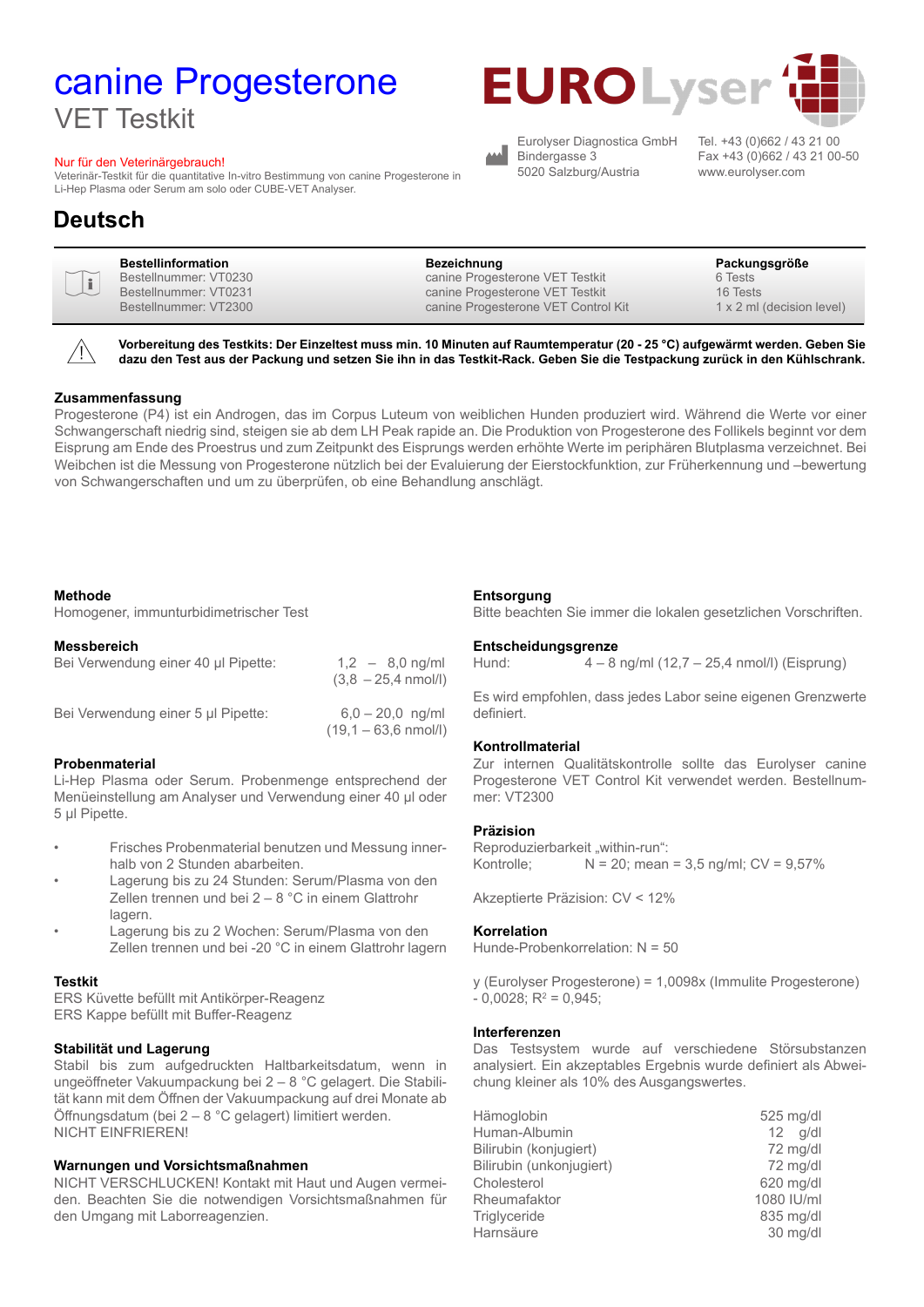Durchführung eines canine Progesterone VET Tests Processing of a canine Progesterone VET test